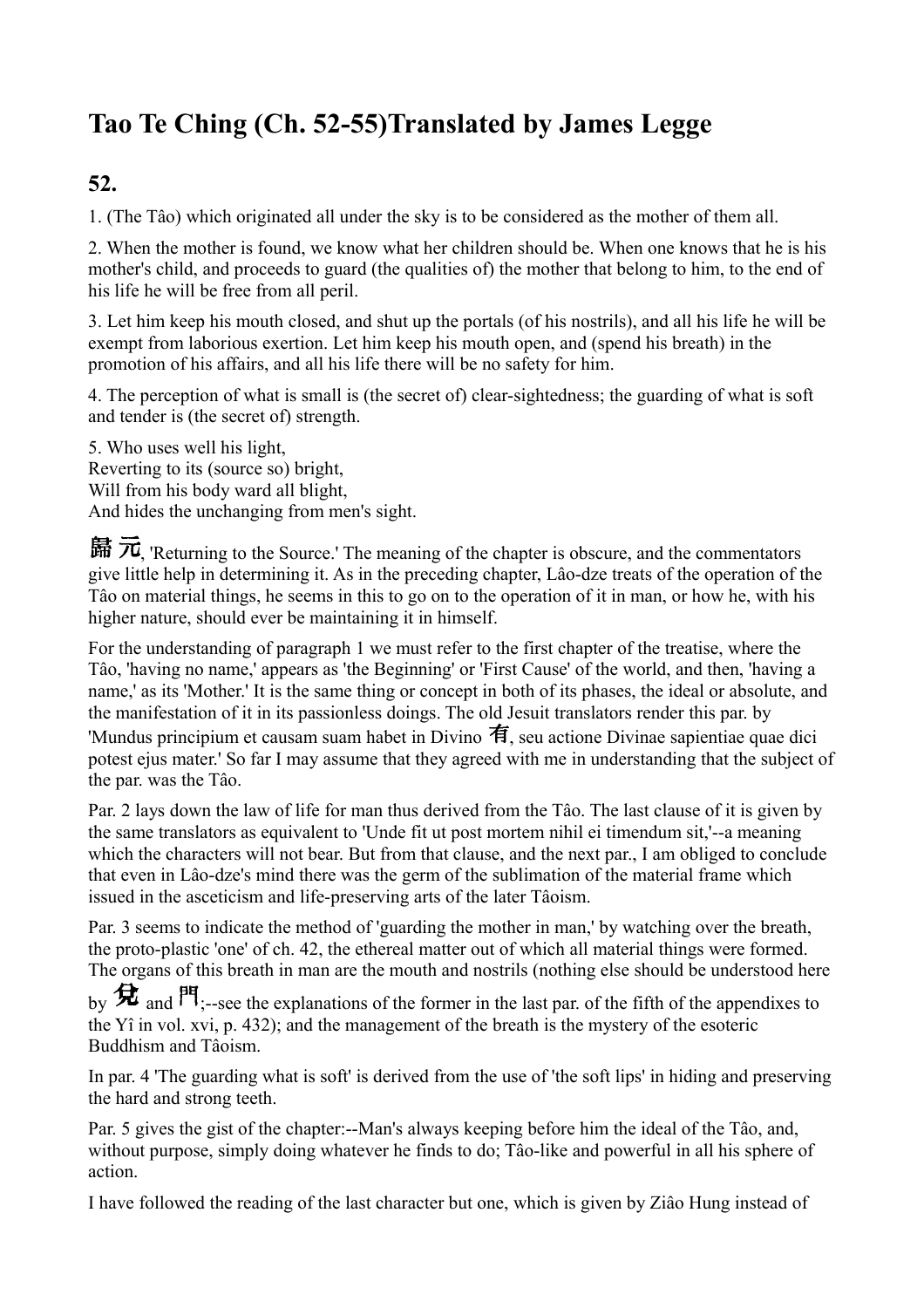that found in Ho-shang Kung and Wang Pî.

## **53.**

1. If I were suddenly to become known, and (put into a position to) conduct (a government) according to the Great Tâo, what I should be most afraid of would be a boastful display.

2. The great Tâo (or way) is very level and easy; but people love the by-ways.

3. Their court(-yards and buildings) shall be well kept, but their fields shall be ill-cultivated, and their granaries very empty. They shall wear elegant and ornamented robes, carry a sharp sword at their girdle, pamper themselves in eating and drinking, and have a superabundance of property and wealth;--such (princes) may be called robbers and boasters. This is contrary to the Tâo surely!

益證, 'Increase of Evidence.' The chapter contrasts government by the Tâo with that conducted in a spirit of ostentation and by oppression.

In the 'I' of paragraph 1 does Lâo-dze speak of himself? I think he does. Wû Khäng understands it of 'any man,' i. e. any one in the exercise of government;--which is possible. What is peculiar to my version is the pregnant meaning given to  $\overline{A}$   $\overline{A}$ , common enough in the mouth of Confucius. I have adopted it here because of a passage in Liû Hsiang's Shwo-wän (XX, 13 b), where Lâo-dze is made to say 'Excessive is the difficulty of practising the Tâo at the present time,' adding that the princes of his age would not receive it from him. On the 'Great Tâo,' see chapters 25, 34, et al. From the twentieth book of Han Fei (12 b and 13 a) I conclude that he had the whole of this chapter in his copy of our King, but he broke it up, after his fashion, into fragmentary utterances, confused and confounding. He gives also some remarkable various readings, one of which  $(\hat{\mathbf{\clubsuit}})$  instead of Hoshang Kung and Wang Pî's  $\hat{\mathcal{F}}$ , character 48) is now generally adopted. The passage is quoted in the Khang-hsî dictionary under  $\overset{\text{def}}{=}$  with this reading.

## **54.**

1. What (Tâo's) skilful planter plants Can never be uptorn; What his skilful arms enfold,

From him can ne'er be borne. Sons shall bring in lengthening line, Sacrifices to his shrine.

2. Tâo when nursed within one's self, His vigour will make true;

And where the family it rules What riches will accrue! The neighbourhood where it prevails In thriving will abound; And when 'tis seen throughout the state, Good fortune will be found. Employ it the kingdom o'er, And men thrive all around.

3. In this way the effect will be seen in the person, by the observation of different cases; in the family; in the neighbourhood; in the state; and in the kingdom.

4. How do I know that this effect is sure to hold thus all under the sky? By this (method of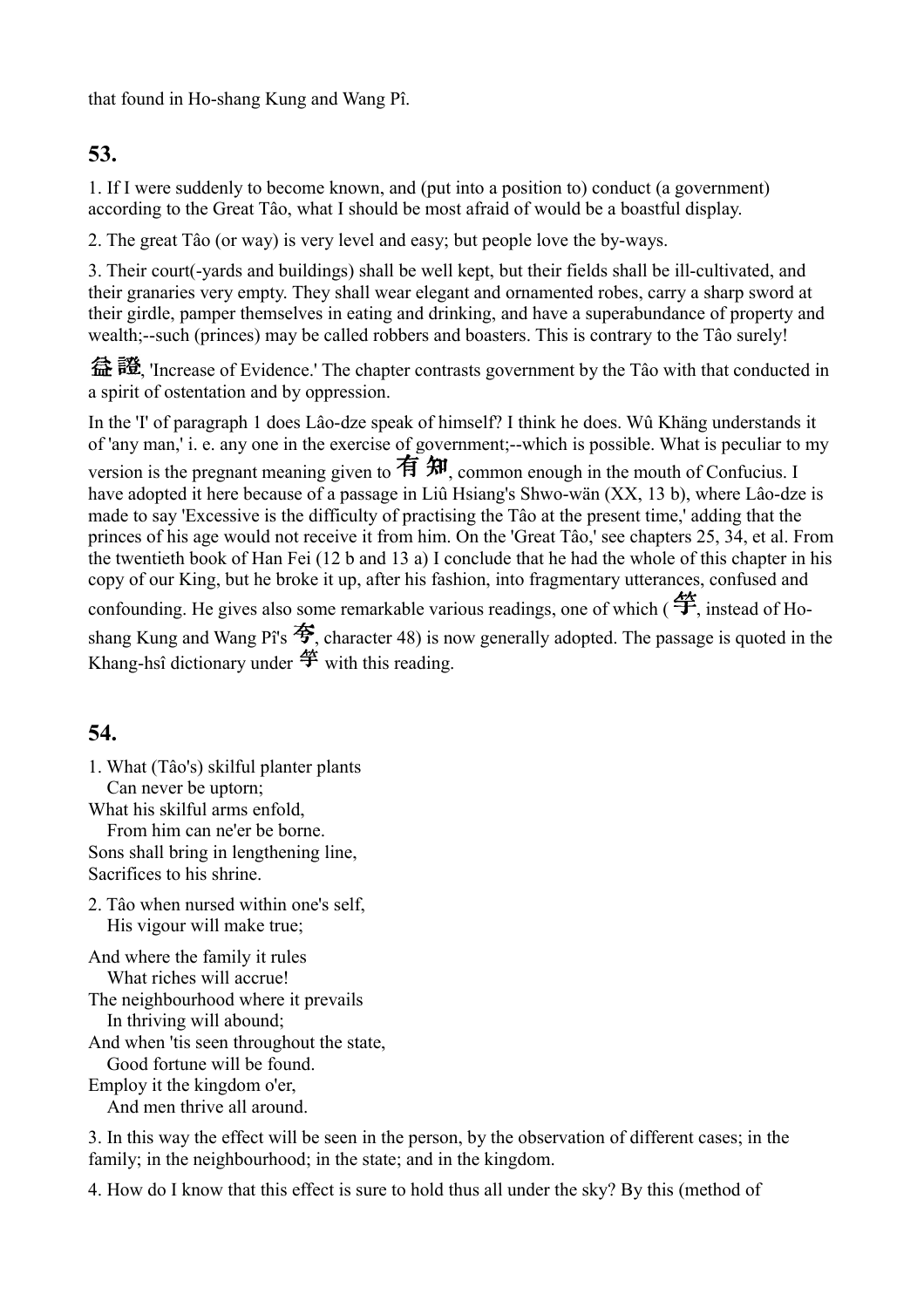observation).

修觀 "The Cultivation (of the Tâo), and the Observation (of its Effects).' The sentiment of the first paragraph is found in the twenty-seventh and other previous chapters,--that the noiseless and imperceptible acting of the Tâo is irresistible in its influence; and this runs through to the end of the chapter with the additional appeal to the influence of its effects. The introduction of the subject of sacrifices, a religious rite, though not presented to the Highest Object, will strike the reader as peculiar in our King.

The Teh mentioned five times in par. 2 is the 'virtue' of the Tâo embodied in the individual, and extending from him in all the spheres of his occupation, and is explained differently by Han Fei according to its application; and his example I have to some extent followed.

The force of pars. 3 and 4 is well given by Ho-shang Kung. On the first clause he says, 'Take the person of one who cultivates the Tâo, and compare it with that of one who does not cultivate it;- which is in a state of decay? and which is in a state of preservation?'

#### **55**.

1. He who has in himself abundantly the attributes (of the Tâo) is like an infant. Poisonous insects will not sting him; fierce beasts will not seize him; birds of prey will not strike him.

2. (The infant's) bones are weak and its sinews soft, but yet its grasp is firm. It knows not yet the union of male and female, and yet its virile member may be excited;--showing the perfection of its physical essence. All day long it will cry without its throat becoming hoarse;--showing the harmony (in its constitution).

3. To him by whom this harmony is known, (The secret of) the unchanging (Tâo) is shown, And in the knowledge wisdom finds its throne. All life-increasing arts to evil turn; Where the mind makes the vital breath to burn, (False) is the strength, (and o'er it we should mourn.)

4. When things have become strong, they (then) become old, which may be said to be contrary to the Tâo. Whatever is contrary to the Tâo soon ends.

玄符 The Mysterious Charm;' meaning, apparently, the entire passivity of the Tâo.

With pars. 1 and 2, compare what is said about the infant in chapters 10 and 20, and about the immunity from dangers such as here described of the disciple of the Tâo in ch. 50. My 'evil' in the second triplet of par. 3 has been translated by 'felicity;' but a reference to the Khang-hsî dictionary will show that the meaning which I give to  $\vec{\mathbf{H}}$  is well authorised. It is the only meaning allowable here. The third and fourth  $\boxminus$  in this par. appear in Ho-shang Kung's text as  $\boxminus$ , and he comments on the clauses accordingly; but  $\mathbf{H}$  is now the received reading. Some light is thrown on this paragraph and the next by an apocryphal conversation attributed to Lâo-dze in Liû Hsiang's Shwo-wän, X, 4 a.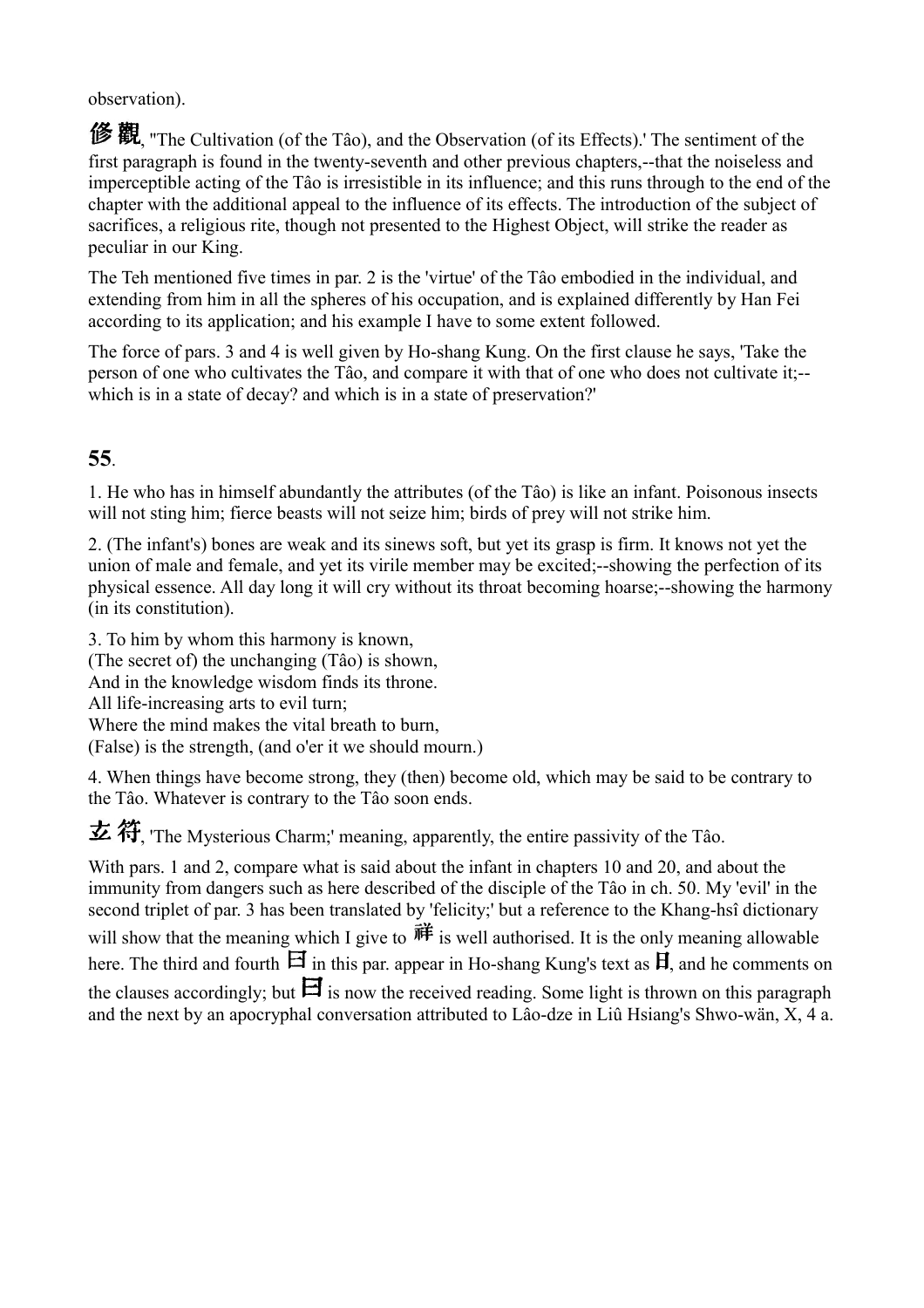## **The Tao Te Ching (Ch. 52 – 55) Translated by Robert G. Henricks**

## **52**

- 1. The world had a beginning,
- 2. Which can be considered the mother of the world.
- 3. Having attained the mother, in order to understand her children.
- 4. If you return and hold on to the mother, till the end of your life you'll suffer no harm.
- 5. Block up the holes;
- 6. Close the doors;
- 7. And till the end of your life you'll not labor.
- 8. Open the holes;
- 9. Meddle in affairs;
- 10. And till the end of your life you'll not be saved.
- 11. To receive the small is called "discernment."
- 12. To hold on to the pliant is called "strength."
- 13. If you use the rays to return to the bright light,
- 14. You'll not abandon your life to peril.
- 15. This is called Following the Constant.

## **53**

1. Were I to have the least bit of knowledge, in walking on a Great Rod, it's only going astray that I would fear.

- 2. The Great Way is very level;
- 3. But people greatly delight in tortuous paths.
- 4. The courts are swept very clean;
- 5. While the fields are full of weeds;
- 6. And the granaries are all empty.
- 7. Their clothing—richly embroidered and colored;
- 8. While at their waists they carry sharp swords.

9. They gorge themselves on food, and of possessions and goods they have plenty.

- 10. This is called thievery!
- 11. And thievery certainly isn't the Way!

## **54**

- 1. What is firmly set up can't be pulled down;
- 2. What is firmly embraced cannot slip free.
- 3. And your sons and grandsons, as a result, will sacrifice without end.
- 4. When you cultivate it in your person, your virtue will then be genuine;
- 5. When you cultivate it in your family, your virtue will then be overflow;
- 6. When you cultivate it in your village, your virtue will then be long lasting;
- 7. When you cultivate it in your state, your virtue will then be abundant;